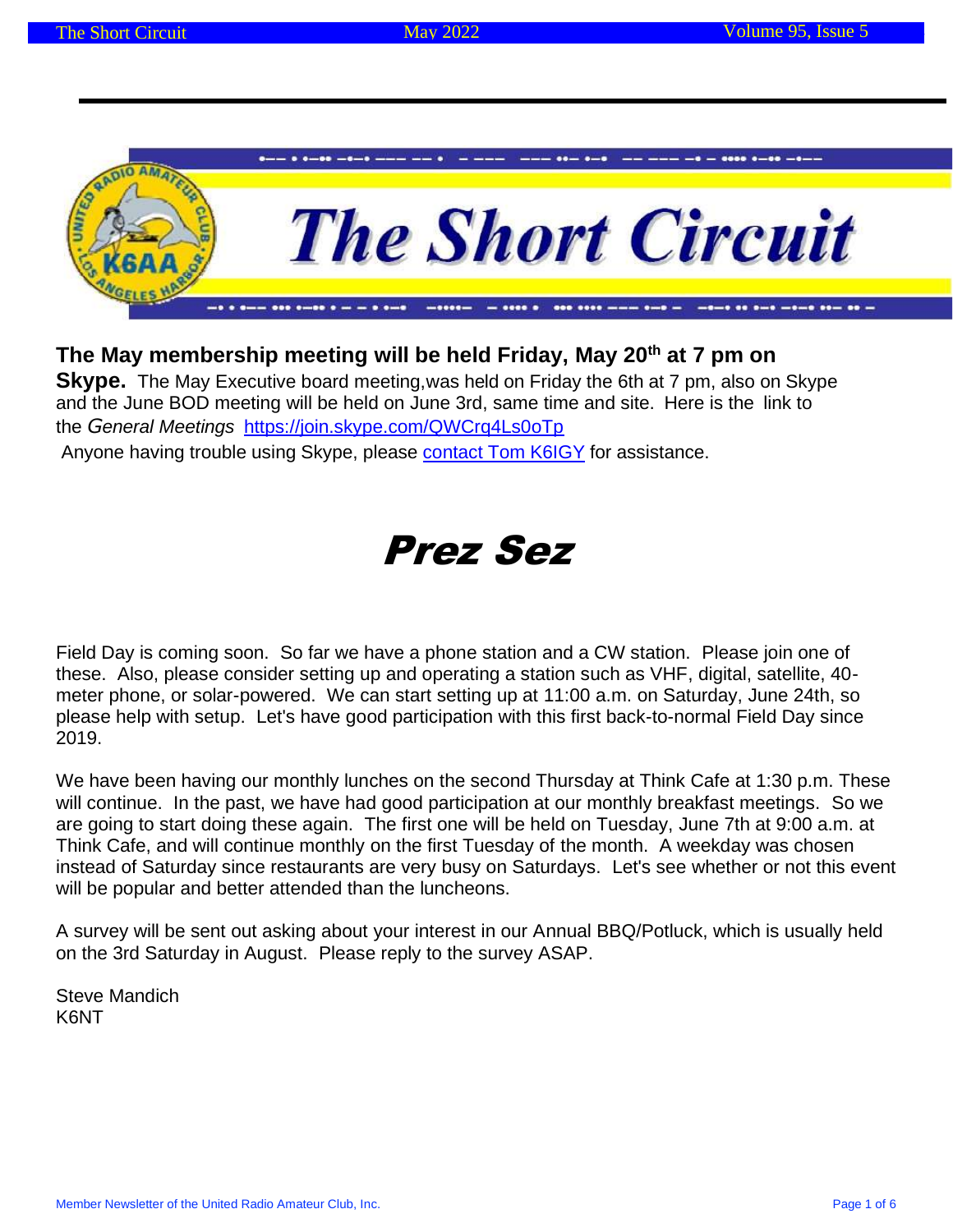**The 2022 Field Day Weekend is June 25-26, 2022. Check the ARRL website for details.**











*Another* **Update on the K6AA station at the Maritime Museum**

**As of now, the LAMM is NOT going to to reopen its second floor (including our station area) until approximately mid-June, 2022.**

During construction activities at the Museum, a lot of equipment belonging to the museum was moved for storage into the station footprint. When they give us the word that we can get back in, we are going to have to recheck not only the radio equipment, but also all the wiring and antenna connections to ensure that the work done in the area did not disconnect or re-direct any of our wiring.

When the museum re-opens, we are re-committing to manning the station whenever the museum is open. Just as a point of information, the new hours are five days a week instead of six and 5 hours a day instead of 7.

If you are interested in joining us at the station and the museum, please contact Scotty at [k6znl@arrl.net](mailto:k6znl@arrl.net) or (310) 748-3046.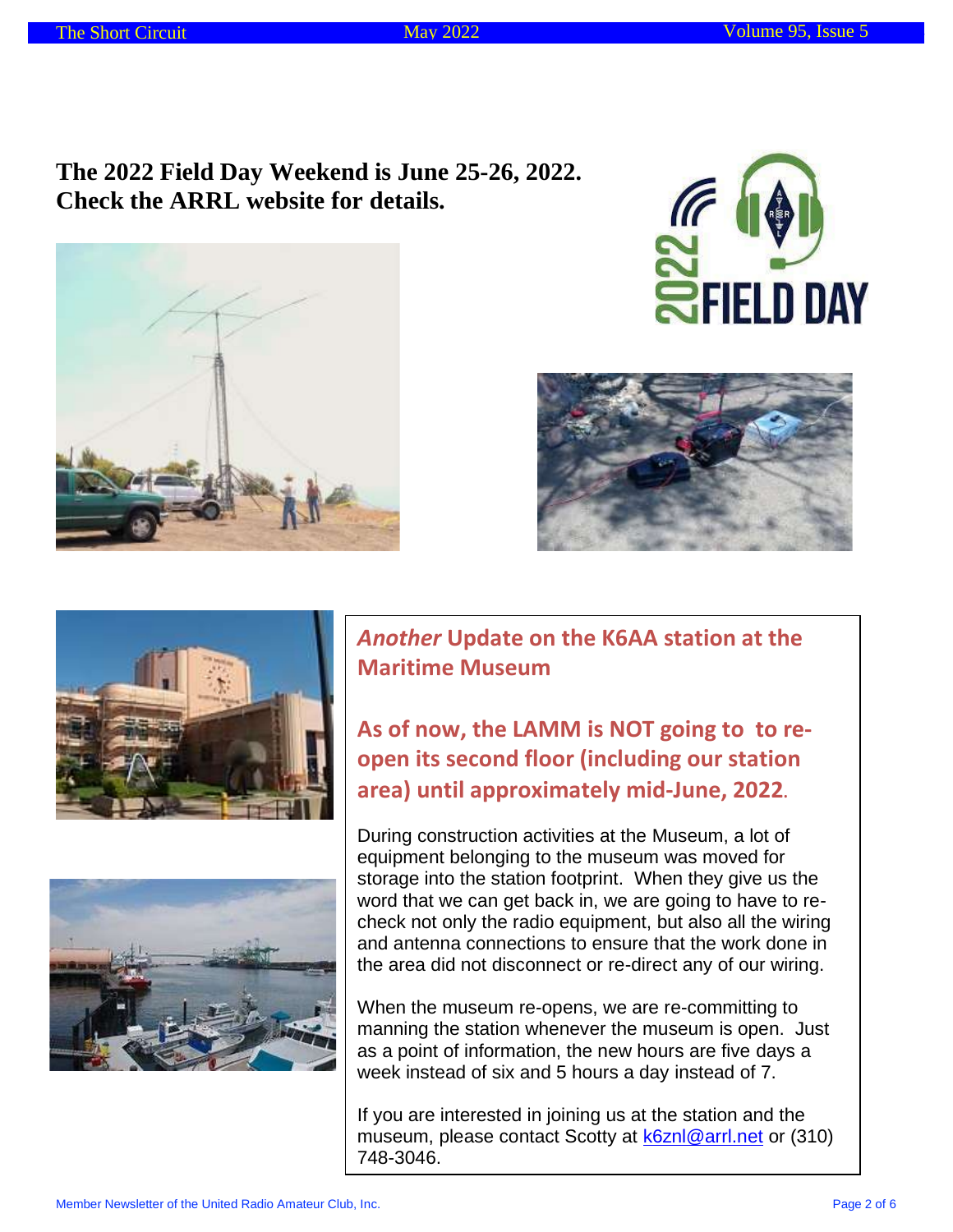



| $\sim$ May 2022 $\sim$ |                             |                                                                                |            |                                                            |                                                   |                         |  |
|------------------------|-----------------------------|--------------------------------------------------------------------------------|------------|------------------------------------------------------------|---------------------------------------------------|-------------------------|--|
| <b>Sun</b>             | <b>Mon</b>                  | <b>Tue</b>                                                                     | <b>Wed</b> | <b>Thu</b>                                                 | Fri.                                              | <b>Sat</b>              |  |
| ł1                     | $\overline{2}$              | 3 URAC 2 meter<br>Roundtable, W6MEP<br>Repeater: 147.240<br>+600, PL of 67 Hz  | 14         | 5 Cinco De Mayo                                            | 6 URAC BOD meeting,<br>SKYPE, 7 pm                |                         |  |
| <b>8</b> Mother's Day  | 9                           | 10 URAC 2 meter<br>Roundtable, W6MEP<br>Repeater: 147.240<br>+600, PL of 67 Hz | 11         | $12$ URAC Lunch, Think $13$<br>Café, 1:30 pm, San<br>Pedro |                                                   | 14                      |  |
| 15                     | 16                          | 17 URAC 2 meter<br>Roundtable, W6MEP<br>Repeater: 147.240<br>+600, PL of 67 Hz | 18         | 19                                                         | <b>20</b> URAC Membership<br>meeting, 7 pm, SKYPE | 21 Armed Forces Day     |  |
| 22<br>$\vert$ s        | 23                          | 24 URAC 2 meter<br>Roundtable, W6MEP<br>Repeater: 147.240<br>+600, PL of 67 Hz | 25         | 26                                                         | 27<br>认用开拓工<br>Fleet<br><b>Week</b>               | 28 Fleet Week<br>法相并下断用 |  |
| 29 Fleet Week<br>法扣开循开 | 30 Memorial Day<br>memoria. | 31 URAC 2 meter<br>Roundtable, W6MEP<br>Repeater: 147.240<br>+600, PL of 67 Hz |            |                                                            |                                                   |                         |  |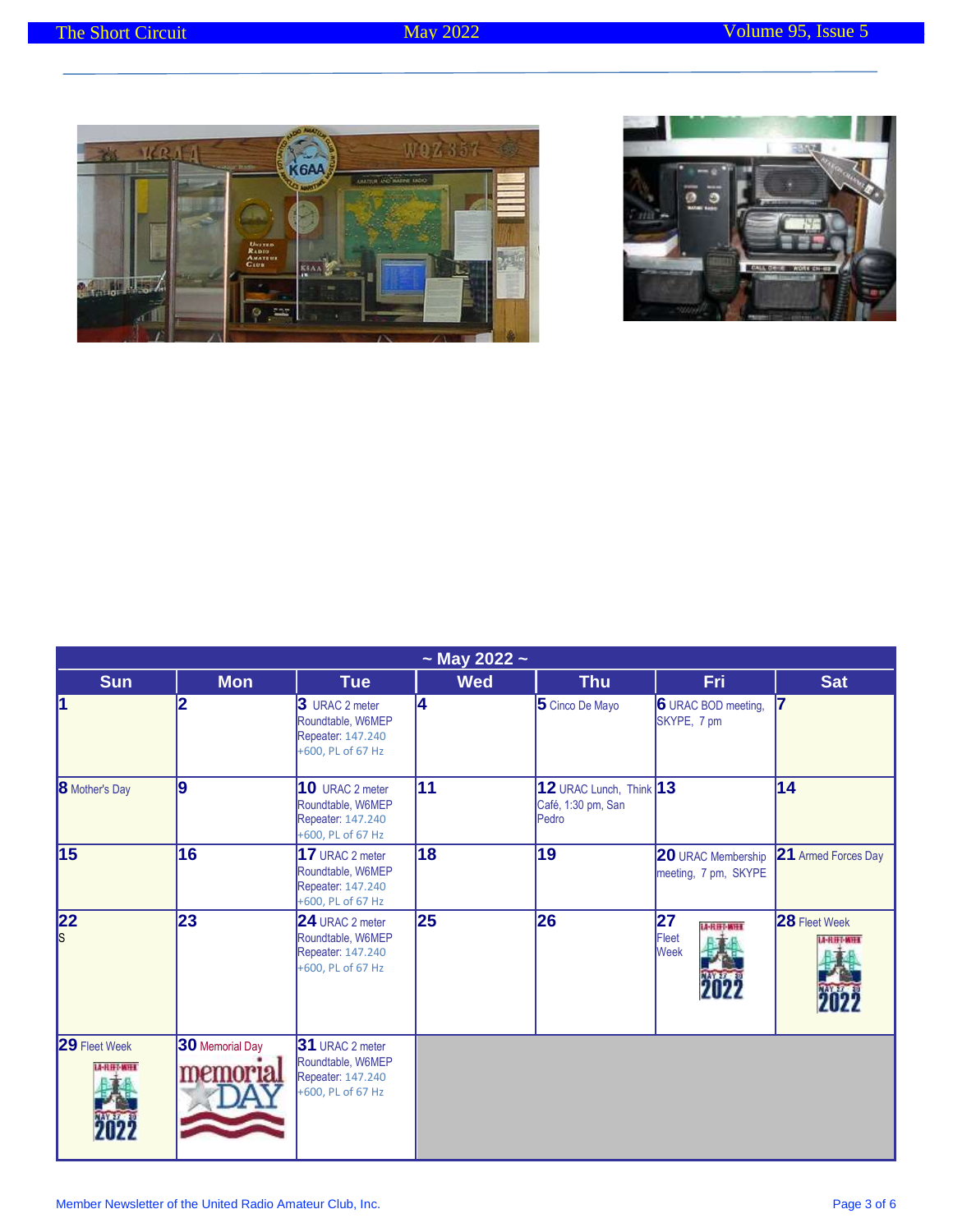|                                                                          |              |                                                                                                                                          | $\sim$ June 2022 $\sim$ |                                                    |                                     |                                           |
|--------------------------------------------------------------------------|--------------|------------------------------------------------------------------------------------------------------------------------------------------|-------------------------|----------------------------------------------------|-------------------------------------|-------------------------------------------|
| <b>Sun</b>                                                               | <b>Mon</b>   | <b>Tue</b>                                                                                                                               | <b>Wed</b>              | <b>Thu</b>                                         | Fri.                                | <b>Sat</b>                                |
|                                                                          |              |                                                                                                                                          | 1                       | 2                                                  |                                     |                                           |
| 5                                                                        | 6            | 7 URAC Breakfast, 9 am  8<br>Think Café, San Pedro<br><b>URAC 2 meter</b><br>Roundtable, W6MEP<br>Repeater: 147.240<br>+600, PL of 67 Hz |                         | 9 URAC Lunch, 1:30<br>pm, Think Café, San<br>Pedro | 10                                  | 11                                        |
| 12                                                                       | 13           | 14 Flag DayURAC 15<br>2 meter Roundtable,<br>W6MEP Repeater:<br>147.240 +600, PL of 67<br>Hz                                             |                         | 16                                                 | 17 URAC BOD<br>meeting, SKYPE, 7 pm | 18                                        |
| 19 Father's Day                                                          | $ 20\rangle$ | 21 Summer<br>Solstice URAC 2<br>meter Roundtable,<br><b>W6MEP Repeater:</b><br>147.240 +600, PL of 67<br>Hz.                             | 22                      | 23                                                 | 24                                  | 25 ARRL Field<br>Day<br><b>SFIELD DAY</b> |
| <b>26 ARRL Field</b><br>$\mathsf{Day}$<br><b>RE</b><br><b>SEIELD DAY</b> | 27           | 28 URAC 2 meter<br>Roundtable, W6MEP<br>Repeater: 147.240<br>+600, PL of 67 Hz                                                           | 29                      | 30                                                 |                                     |                                           |

## *2021 URAC Executive Board*

| <b>PRESIDENT</b><br><b>Steve Mandich</b><br>K6NT<br>s.mandich@yahoo.co | VICE-<br><b>PRESIDENT</b><br><b>Torm Marinello</b><br>K6IGY<br>tom@marinelloet<br>.com |  |
|------------------------------------------------------------------------|----------------------------------------------------------------------------------------|--|
| <b>SECRETARY</b><br><b>Treva Forister</b><br>N6HMS<br>n6hms@k6aa.org   | <b>TREASURER</b><br><b>Gary Forister</b><br>N6HMR<br>n6hmr@k6aa.org                    |  |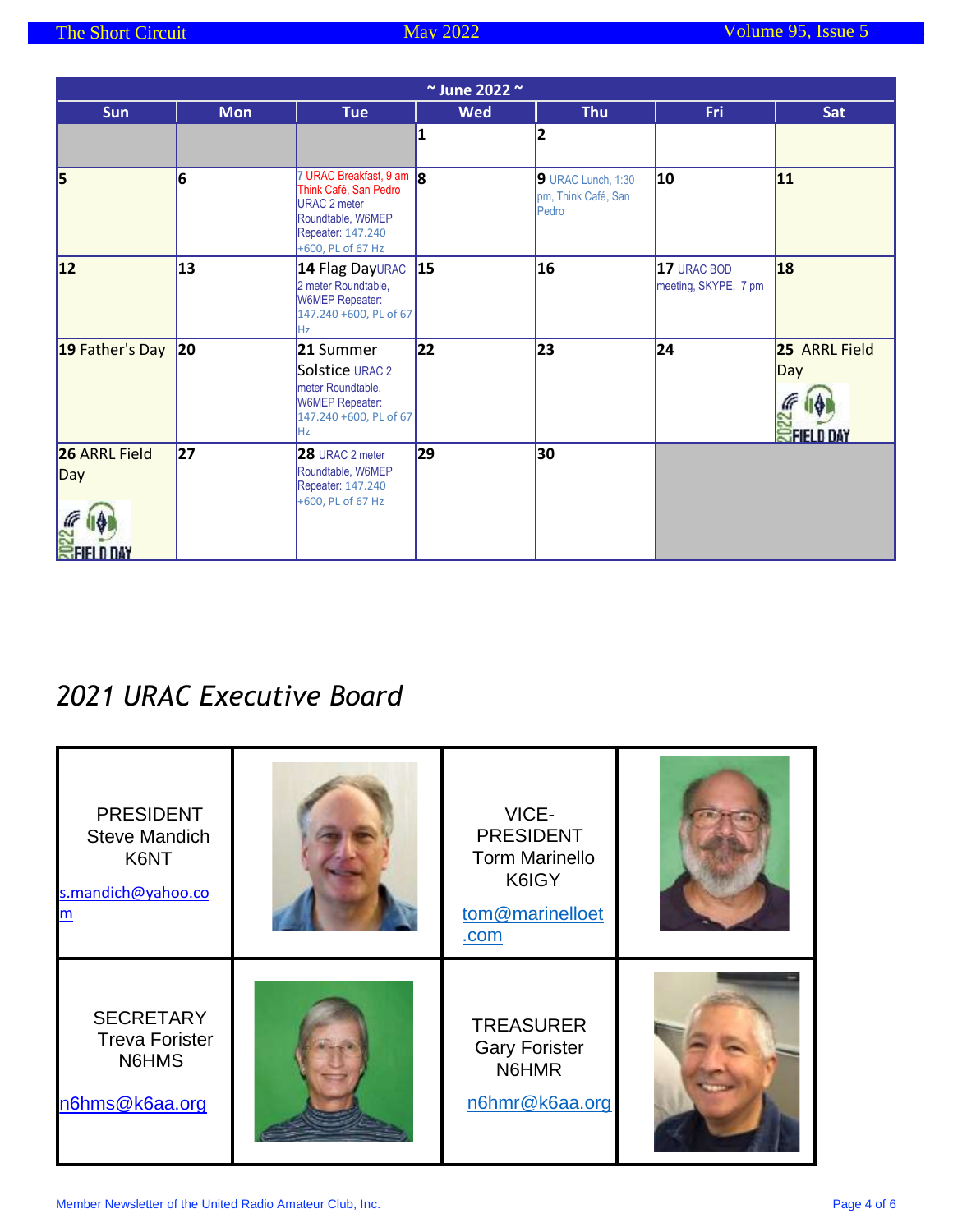| The Short Circuit                                                                        | <b>May 2022</b>                                                                    | Volume 95, Issue 5                                                |
|------------------------------------------------------------------------------------------|------------------------------------------------------------------------------------|-------------------------------------------------------------------|
| <b>DIRECTOR</b><br><b>Bill Carter</b><br>W6AJ<br>w6aj@arrl.net                           | <b>DIRECTOR</b><br><b>Scotty Butler</b><br>K6ZNL<br>butleal@aol.com                |                                                                   |
| <b>DIRECTOR</b><br><b>Thomas Ciezki</b><br>KN6IPZ<br>Thomas.r.ciezki@g<br>mail.com       | <b>DIRECTOR</b><br>Martin Hochman<br>N6UB<br>Martin.b.hochman@<br>uss.net          |                                                                   |
| PAST-<br><b>PRESIDNT</b><br>Doug Dowds<br>W6HB<br>W6HB@aol.com<br><b>IMPORTANT NOTES</b> | <b>NEWSLETTER</b><br>Publisher<br><b>Scotty Butler</b><br>K6ZNL<br>butleal@aol.com | <b>WEBMASTER</b><br><b>TomMarinell</b><br>K6IGY<br>k6igy@k6aa.org |

**K6AA Station** While access to the Museum is temporarily closed, once operations are approved,we will need more operators for our K6AA station. When manning the station is again possible, please see Scotty, K6ZNL, for training and checkout. Check out the special events page on **k6aa.org** for the latest from ARRL and e-ham net.